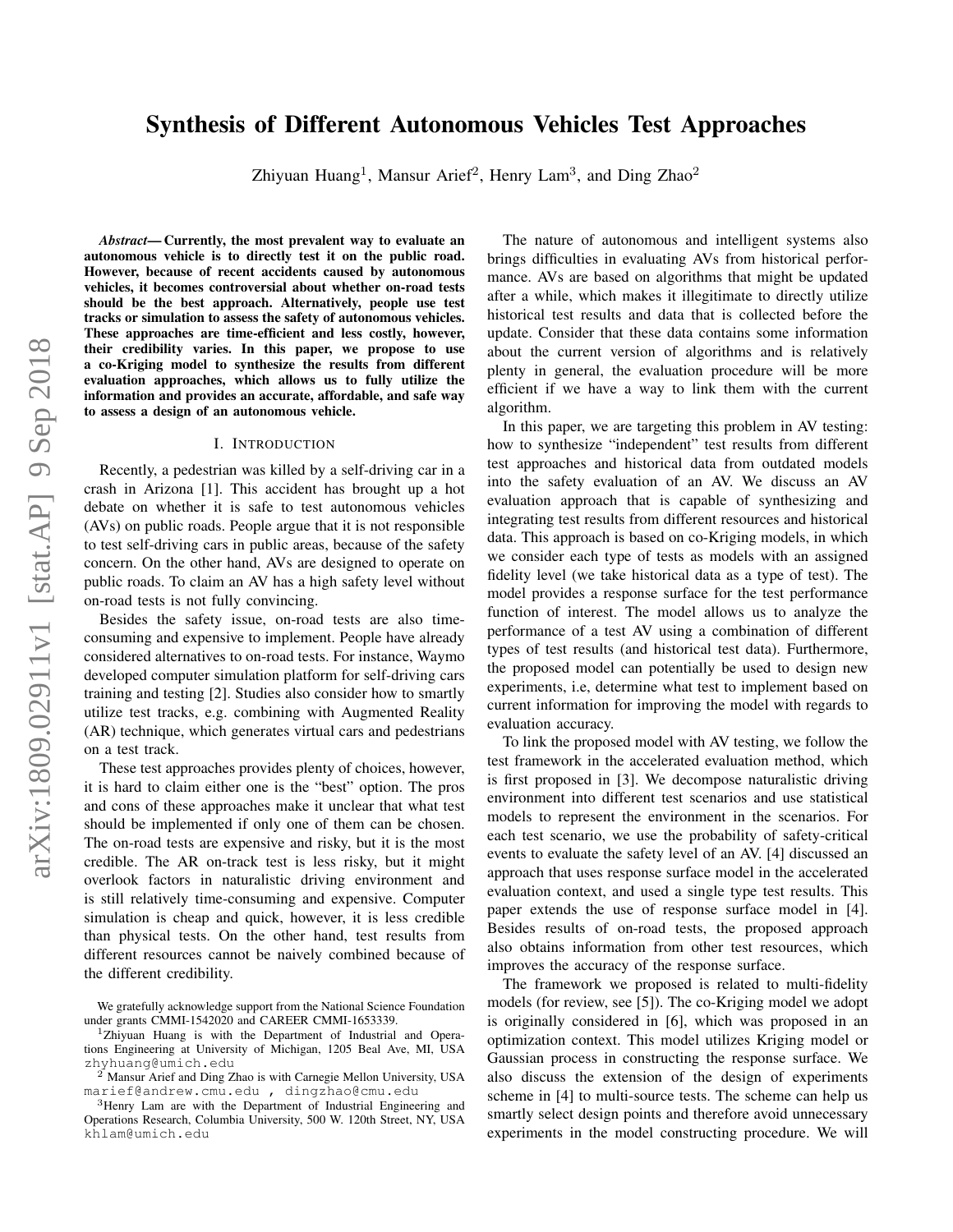further illustrate the difference between these two approaches using several numerical examples. We use the proposed methods to study the lane change scenario, which has been studied in [3], [7], [8].

This paper is structured as follows: Section [II](#page-1-0) introduce the basics of Kriging, co-Kriging and the multi-fidelity models. Section [III](#page-2-0) discusses the properties of the proposed multi-fidelity model, the design of experiment scheme and the application in AV testing. Section [IV](#page-3-0) shows numerical experiments using the proposed method.

### II. KRIGING-BASED SURROGATE MODELS

<span id="page-1-0"></span>In this section, we introduce the Kriging-based surrogate models that we propose to use for AV testing. We first review the basics of Kriging model. Then we introduce the idea of co-Kriging and show how to turn this idea into a multifidelity model. The model is extended from [6].

## <span id="page-1-1"></span>*A. Basics of Kriging Model*

Kriging, a model named after the developer Krige, was originally used in geostatistics [9]. The model has been extensively used in engineering fields since it is studied and introduced under the design of experiments context in [10]. For a wider scope of Kriging application, one can refer to [11].

Suppose we want to study a performance function  $g(x)$  on the design space  $x \in \mathcal{X} \subseteq \mathbb{R}^d$ . The performance function is only available through experiments (or observations). The Kriging model allows us to construct a response surface based on experiment results,  $(x^i, g(x^i))$  for  $i = 1, ..., n$ , where  $n$  is the number of experiments we have collected.

Here we consider a Bayesian view of Kriging model. The key idea of Kriging is to consider the response surface of  $q(x)$  as a posterior of a Gaussian random field (or Gaussian process) [12], [13]. A Gaussian random field  $y(x)$  for  $x \in$  $\mathbb{R}^d$  is specified by a mean function,  $\mu(x)$ , and a covariance function,  $\sigma^2(x, x')$ . We denote such a Gaussian random field as

$$
y \sim GRF(\mu, \sigma^2). \tag{1}
$$

For any  $x \in \mathcal{X}$ ,  $y(x)$  is Gaussian random variable with mean  $\mu(x)$  and variance  $\sigma^2(x,x)$ . For  $x, x' \in \mathbb{R}^d$ , the covariance between  $y(x)$  and  $y(x')$  is  $\sigma^2(x, x')$ . We assume the following structure for the mean and covariance function  $\mu(x) = b(x)\beta$  and  $\sigma^2(x, x') = \tau^2 r(x, x'; \theta)$ , where  $\beta$ ,  $\tau^2$  and  $\theta$  are tunable parameters. Note that the covariance function indicates that the variance  $\tau^2$  is stationary over x.

We consider the above functions as the prior mean and covariance of the Gaussian random field  $y(x)$ . Let X denotes the experiments at  $\{x^1, ..., x^n\}$  and Y denotes the corresponding observations  $\{y^1, ..., y^n\}$ . We use X to construct a matrix  $\Sigma$ , where  $\Sigma_{ij} = \sigma^2(x^i, x^j)$ . And let  $R = \Sigma / \tau^2$ . Note that  $R_{ij} = r(x^i, x^j; \theta)$ . Given observations  $(X, Y)$ , for any  $x \in \mathbb{R}^d$  we have the posterior mean and covariance function as

<span id="page-1-2"></span>
$$
E(y(x)|X,Y) = \mu(x) + r(x)'R^{-1}(Y - \mu(x)) \tag{2}
$$

and

<span id="page-1-3"></span>
$$
Var(y(x)|X,Y) = \tau^{2}(1 - r(x)'R^{-1}r(x)), \qquad (3)
$$

where  $r(x)$  returns a vector with  $r(x, x<sup>i</sup>)$  as the *i*th element.

This posterior Gaussian random field  $y(x)|X, Y$  is the Kriging model for  $g(x)$ . In this paper, we use  $\mu(x)$  =  $\beta$ ,  $\beta \in \mathbb{R}$ . We denote  $\mu(x|X, Y) = E(y(x)|X, Y)$  and  $\sigma^2(x|X,Y) = Var(y(x)|X,Y)$  for simplification.

For choosing the tunable parameters,  $\beta$ ,  $\tau^2$  and  $\theta$ , in the prior, one can use maximum likelihood estimation (MLE) using data, i.e:

$$
\hat{\beta} = \frac{\sum_{i=1}^{n} y_i}{n},\tag{4}
$$

and we maximize the log likelihood function

$$
l(\tau^2, \theta) = -\frac{1}{2} \left( n \log(2\pi) + \log(|\Sigma|) + (Y - \beta)' \Sigma^{-1} (Y - \beta) \right)
$$
\n(5)

for  $\hat{\tau}^2$  and  $\hat{\theta}$ . For more details about the MLE estimator, see, e.g., [14].

#### <span id="page-1-4"></span>*B. Co-Kriging and Multi-fidelity Model*

*1) Co-Kriging:* Here we discuss the co-Kriging model that is studied in [6] and show how to extend it to fit for AV testing. The idea of co-Kriging is to use the summation of two Kriging models as the response surface. Because of a nice property for Gaussian random variables (the summation of two Gaussian random variables is still Gaussian), the co-Kriging model is still a Gaussian random field.

Now we consider that the performance function  $g(x)$ is a summation of two factor functions  $g_1(x)$  and  $g_2(x)$ , i.e.  $g(x) = g_1(x) + g_2(x)$ . And the factor functions are only available through experiments. We use  $(X_1, Y_1)$  to denote the data set for the factor function  $g_1(x)$ , where  $X_1$  contains experiments  $\{x^1, ..., x^{n_1}\}$  and  $Y_1$  contains the corresponding observations  $\{g_1(x^1),...,g_1(x^{n_1})\}$ . Similarly,  $(X_2, Y_2)$  denotes the data set for factor function  $g_2(x)$  with  $n_2$  observations. We use  $(X, Y)$  to denote the whole data set (including  $(X_1, Y_1)$  and  $(X_2, Y_2)$ ).

We construct Kriging models that is described in Section [II-A](#page-1-1) for both factor functions  $g_1(x)$  and  $g_2(x)$  independently. (Here we assume the two factors are independent, which means that the value of  $g_1(x)$  does not contain any information for  $q_2(x)$ .) We denote the Kriging model for  $q_1(x)$ as  $y_1(x)$  and the Kriging model for  $g_2(x)$  as  $y_2(x)$ . The co-Kriging model for the performance function  $g(x)$  is given by  $y(x) = y_1(x) + y_2(x)$ .

As we mentioned, the co-Kriging model  $y(x)$  is still a Gaussian random field. For any  $x \in \mathcal{X}$ ,  $y(x)$  is the summation of two Gaussian random variable  $y_1(x)$ and  $y_2(x)$ . Therefore,  $y(x)$  has mean  $\mu(x|(X, Y)) =$  $\mu_1(x|(X_1, Y_1)) + \mu_2(x|(X_2, Y_2))$  and variance  $\sigma^2(x,x|(X,Y)) = \sigma_1^2(x,x|(X_1,Y_1)) + \sigma_2^2(x,x|(X_2,Y_2))$ (because  $y_1$  and  $y_2$  are independent), where  $\mu_1, \mu_2$  denotes the mean function for  $y_1$  and  $y_2$  respectively, and  $\sigma_1^2, \sigma_2^2$ denotes the covariance function for  $y_1$  and  $y_2$  respectively.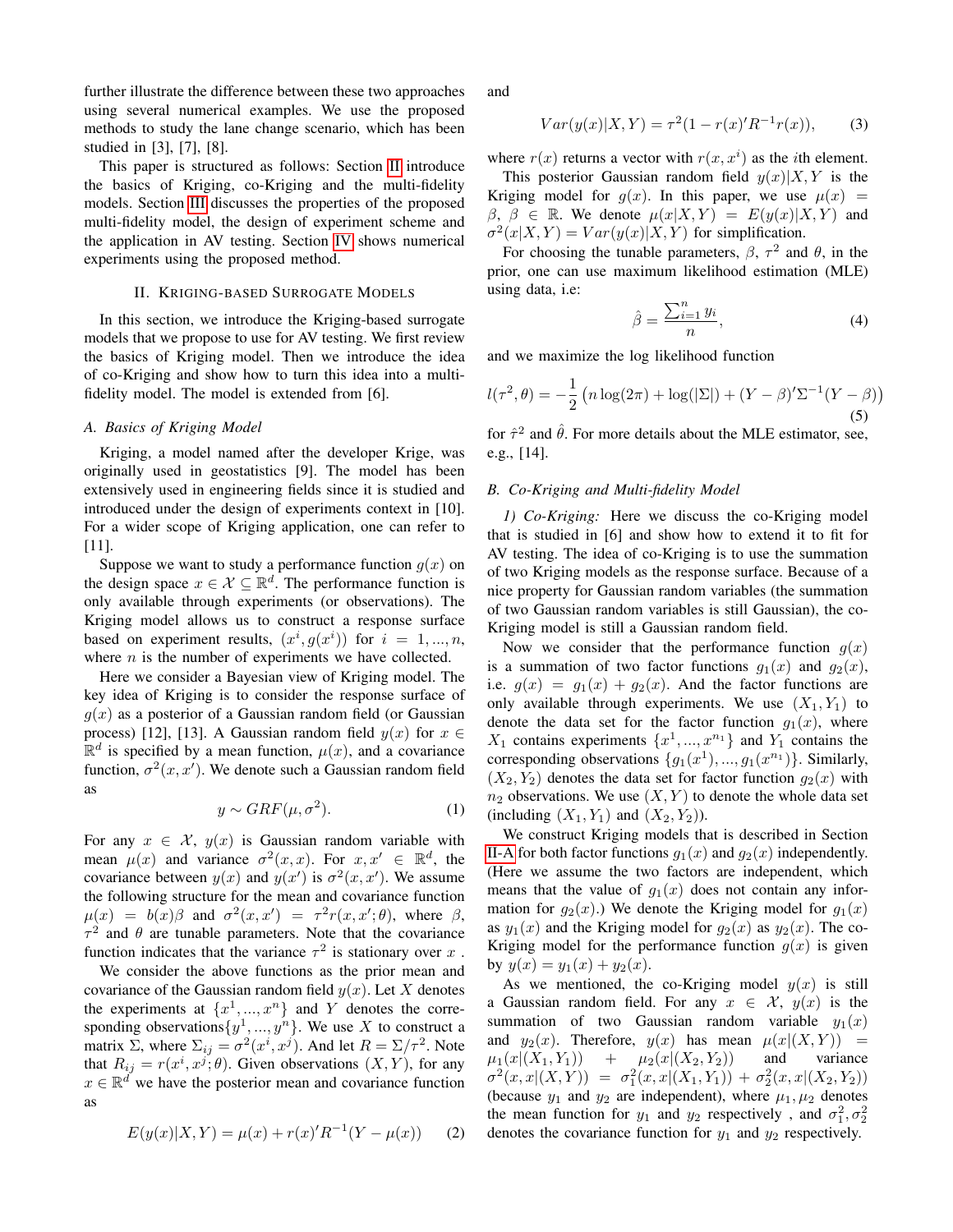*2) Multi-fidelity Model:* To extend the general co-Kriging model shown above as a multi-fidelity model, we consider the following settings. We consider that we have  $T$  models with different fidelity for the performance function  $g(x)$ , which are denoted as  $h_t(x)$ ,  $t = 1, ..., T$ , where t is the fidelity level. We assume that a larger  $t$  indicates a better fidelity. In this case,  $h_1(x)$  is the model with lowest fidelity and  $h_T(x)$  is the model with the highest fidelity. Usually, we consider  $h_T(x) = g(x)$ , which means that the original performance function is the highest fidelity model.

For each fidelity t, we have a data set  $(X_t, Y_t)$ , where  $X_t$  contains  $n_t$  experiments on  $\{x^1, ..., x^{n_t}\}$  and  $Y_t$  contains the corresponding observations  $\{h_t(x^1),...,h_t(x^{n_t})\}$ . Here we adopt the assumption in [6], that is  $X_T \subseteq X_{T-1} \subseteq ... \subseteq$  $X_1$ . This assumption is not necessary for the construction of the multi-fidelity model, however, it allows the multi-fidelity model to maintain a nice property of single Kriging model (further discussed in Section [II-C\)](#page-2-1). We use  $(X, Y)$  to denote all data sets for simplicity.

The procedure of constructing the multi-fidelity model is as follows. We first construct a Kriging model for the lowest fidelity model  $h_1(x)$  using data set  $(X_1, Y_1)$  and we denote the model as  $y_1(x)$ . We have  $y_1(x)$  as a Gaussian random field with mean

$$
\mu_1(x|X_1, Y_1) = \mu_1(x) + r_1(x)'R_1^{-1}(Y_1 - \mu_1(x)) \tag{6}
$$

and variance

$$
\sigma_1^2(x|X_1, Y_1) = \tau_1^2(1 - r_1(x)'R_1^{-1}r_1(x)).
$$
 (7)

Note that the notation for parameters and functions follows [\(2\)](#page-1-2) and [\(3\)](#page-1-3) in Section [II-A.](#page-1-1)

Then we construct response surface for other fidelities layer by layer. Starting from the fidelity  $t = 2$ , we consider to build a Kriging model for the difference between two adjacent fidelities, i.e.  $h_t(x) - h_{t-1}(x)$ . We create a data set  $(X_t, D_t)$  using  $(X_{t-1}, Y_{t-1})$  and  $(X_t, Y_t)$ , such that  $D_t = \{h_t(x^1) - h_{t-1}(x^1), ..., h_t(x^{n_t}) - h_{t-1}(x^{n_t})\}.$  (For any  $x \in X_t$ , we have  $h_{t-1}(x)$  because  $X_t \subseteq X_{t-1}$ .) Now we use the created data set  $(X_t, D_t)$  to construct a Kriging model, that we denote as  $d_t(x)$ . Note that  $d_t(x)$  is a Gaussian random field with mean (for simplicity we still use  $(X_t, Y_t)$ ) to denote the data set we use)

$$
\mu_t(x|X_t, Y_t) = \mu_t(x) + r_t(x)'R_t^{-1}(Y_t - \mu_t(x)) \tag{8}
$$

and variance

$$
\sigma_t^2(x|X_t, Y_t) = \tau_t^2 (1 - r_t(x)' R_t^{-1} r_t(x)). \tag{9}
$$

Then we have the response surface model  $y_t(x)$  for  $h_t(x)$ , which is given by  $y_t(x) = y_{t-1}(x) + d_t(x)$ . For convenience, we have define  $d_1(x) = y_1(x)$ . Now for the model with fidelity  $t$ , we have

$$
y_t(x) = \sum_{i=1}^t d_i(x).
$$
 (10)

Note that each  $d_i(x)$  is a Gaussian random field, and therefore  $y_t(x)$  is still a Gaussian random field.

 $y_T(x)$  is our multi-fidelity model for the performance function  $g(x)$ , which is a Gaussian random field with mean function

$$
\mu_T(x|X,Y) = \sum_{i=1}^T \mu_i(x|X_i, Y_i)
$$
 (11)

and variance function

$$
\sigma_T^2(x|X,Y) = \sum_{i=1}^T \sigma_i^2(x|X_i, Y_i).
$$
 (12)

## <span id="page-2-1"></span>*C. Remarks*

Compared to Kriging model that only uses observations of the performance function  $q(x)$  (or the highest fidelity model), the proposed multi-fidelity model integrates information from models with lower fidelities, while it maintains an important property of the Kriging model. In Kriging, the prediction on  $x$  is exact if you have already observed  $x$ . With the assumption on data set structure, the proposed multifidelity model maintains this good property. This means that the prediction accuracy of the proposed multi-fidelity model will increase in a similar way as the Kriging model and observations of  $q(x)$  increases.

Since the proposed multi-fidelity model provides a linkage between the performance function and the lower fidelity models, we are able to study how much information an experiment in lower fidelity can bring. This linkage allows us to design experiments and choose the fidelity level that is economic with regard to the information it brings in.

As a side product, the proposed multi-fidelity model provides a response surface model for each fidelity model. This side product allows us to develop experiment design scheme that uses lower fidelity information. We will further discuss this in Section [III.](#page-2-0)

The response surface models for different fidelity levels have a property as follows. For any fidelity parameters  $t > t'$ and at x, we always have  $Var(y_t(x)) \geq Var(y_{t'}(x))$  because  $Var(y_t(x)) = \sum_{i=1}^t \sigma_i^2(x|X_i, Y_i)$  and  $\sigma_i^2(x|X_i, Y_i) \ge$ 0. This property is intuitively reasonable, since we have less information about a higher fidelity model.

## <span id="page-2-0"></span>III. SYNTHESIZING TESTS IN ACCELERATED EVALUATION

In this section, we discuss applying the proposed model to AV testing. More specifically, we consider applying the proposed model in the context of test scenario based AV evaluation that has been studied by [3], [4]. We first review the problem setting in test scenario based AV evaluation. We then show how this model is applied to synthesize data from different test sources.

## <span id="page-2-2"></span>*A. Problem Setting in AV Evaluation*

Accelerated evaluation [3] is an approach to efficiently evaluate the safety level of an AV. This approach evaluates AV based on the test AV's performance in different traffic scenarios. The traffic scenarios are decomposed from naturalistic driving and are considered to be safety-critical since a very high percentage of crashes occurred in these scenarios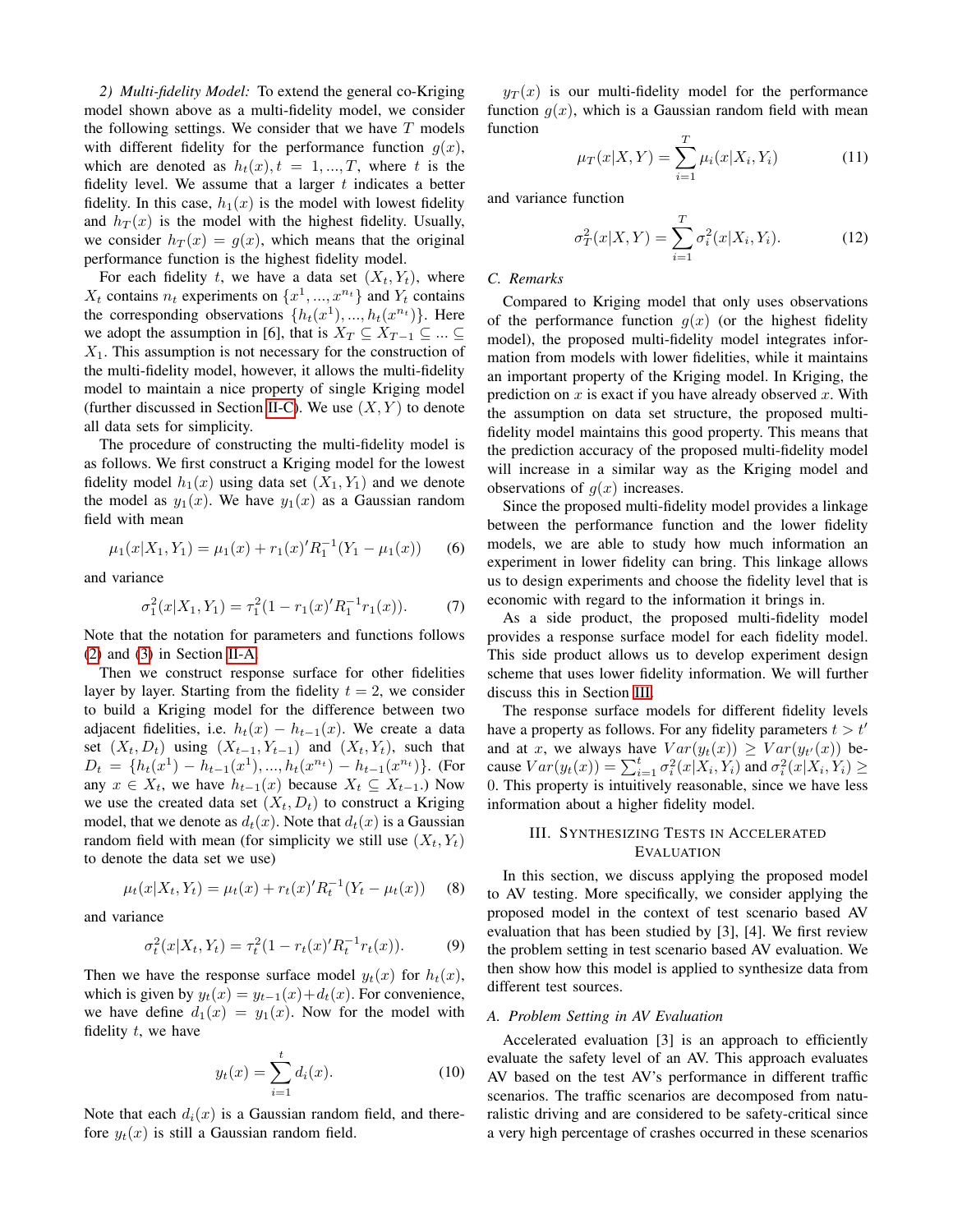

<span id="page-3-1"></span>Fig. 1. The lane change test scenario.

[15]. Examples of there scenarios are discussed in [7], [16], [17].

For each of these traffic scenarios, the uncertainty in the driving environment is modeled as stochastic (follows some statistical model). The probability of safety-critical events (e.g. crash) is used as the criterion for determining the safety level. Therefore, the task of this approach is to estimate the probability of safety critical events in each test scenarios.

The problem is mathematically defined as follows. Let us use  $x \in \mathbb{R}$  to denote the variable that represents the uncertainty in the driving environment and  $x$  is modeled as a distribution  $f(x)$ . We use  $q(x)$  to represent a performance function that the safety-critical events depend on and use  $\gamma$ to denote the threshold for  $g(x)$  to trigger the safety-critical events (this means that  $g(x) \geq \gamma$  indicates that a safetycritical event occurs at  $x$ ).

For instance, if we want to estimate the probability of crash in the lane change scenario (refer to Fig. [1\)](#page-3-1). In this test scenario, a frontal human-driving vehicle cuts into the lane of a test AV. The environment uncertainty,  $x$ , consists of the following variables: the velocity of the frontal car,  $v$ , the relative speed between the frontal car and the test AV,  $\dot{R}$ , and the range between these two cars,  $R$ . The uncertainty of these variables is modeled as probability distribution  $f(x)$ . We define the performance function  $g(x)$  as the minimum range between the test AV and the frontal vehicle. We estimate  $P({x : g(x) \leq 0})$ , which represents the probability of crash in this scenario, to evaluate the safety level of an AV under this test scenario.

#### *B. Synthesizing Tests*

When we want to evaluate an AV in a certain test scenario, we have several resources to select. Here we consider these different test resources as models with different fidelities. We rank the fidelity level of the test resources in an arbitrary way (the rank is unnecessary to be "correct" for the model to work, but will affect the accuracy). For example, we consider the on-road test as the highest fidelity model, since this is the "true" test in the evaluation. Then we consider an AR test has lower fidelity, because the AR test maintains the check on the physical part of the test AV. A pure computer simulation of the vehicle algorithm is considered to have lower fidelity than AR test, since physical parts are not considered in this case. Lastly, we consider the historical data or test results for similar designed AVs as the lowest fidelity model.

After we rank different test resource with fidelity levels, given data set collected from these tests  $(X_t, Y_t)$  for  $t = 1, ..., T$ , we are able to use the proposed multi-fidelity



<span id="page-3-2"></span>Fig. 2. The proposed multi-fidelity model on AV safety evaluation.

model to construct a response surface  $y_T(x)$  for  $g(x)$ . The procedure follows the multi-fidelity model construction in Section [II-B](#page-1-4) and is illustrated in Fig. [2.](#page-3-2) Following [4], we use the response surface to estimate the probability of safety critical events. The estimation is given by

$$
\hat{p} = \hat{P}(g(x) \ge \gamma) = E_x [P (y_T(x) \ge \gamma)], \qquad (13)
$$

where the inner part  $P(y_T(x) \ge \gamma)$  denotes the probability of  $y_T(x) \geq \gamma$  given the value of x and the outer expectation is over the distribution  $f(x)$ .

As we pointed out in Section [II-C,](#page-2-1) besides the probability estimation, the multi-fidelity model can be used to provide a guideline for designing experiments. More specifically, here we want to collect new data  $(X^{new}, Y^{new})$  and use  $(X^{new}, Y^{new}) \cup (X, Y)$  to construct a better model. We need to decide the fidelity levels t's and the value of x in  $X^{new}$ , so that we can do experiments on those  $t$ 's and  $x$ 's to collect the response  $Y_{new}$ . In [4], [18], an experiment design scheme for Kriging based on the information gain (IG) is discussed. Here, we define IG at point  $x$  for model with fidelity  $t$  as

$$
IG(x,t) = E_{y \sim y_t(x)} [(\hat{p}_n - \hat{p}_{n+1}(x,y))^2 | (X,Y)], \quad (14)
$$

where  $\hat{p}$  denotes the probability estimation with n samples in the samples set  $(X, Y)$  and  $\hat{p}_{n+1}(x, y)$  denotes the probability estimation with sample set  $(X, Y)$  and an additional sample  $(x, y)$ . Here we use the response surface for the model with fidelity  $t$  to compute the IG, where we take advantage of the "side product" of the multi-fidelity model. Consider that the cost for implement an experiment at  $x$  for model with fidelity t is  $C(x, t)$ , similar to [19], we set our design selection criterion to be

$$
(x,t) = \arg \max_{(x,t)} \frac{IG(x,t)}{C(x,t)}.
$$
 (15)

#### IV. NUMERICAL EXPERIMENTS

<span id="page-3-0"></span>In this section, we consider two numerical experiments to show the advantage of the proposed model. We first consider a one-dimension problem to illustrate the proposed method. Then we apply the proposed model to an AV test scenario.

## <span id="page-3-3"></span>*A. Illustration Example*

To illustrate how the proposed model integrates experiment results from models with different fidelities, we set up an one-dimensional problem as follows. Suppose we are interested in the performance function  $g(x)$  and we have two models  $h_1(x)$  and  $h_2(x)$  that are approximation of  $g(x)$ . For any design variable x, the response of  $g(x)$ ,  $h_1(x)$ ,  $h_2(x)$  are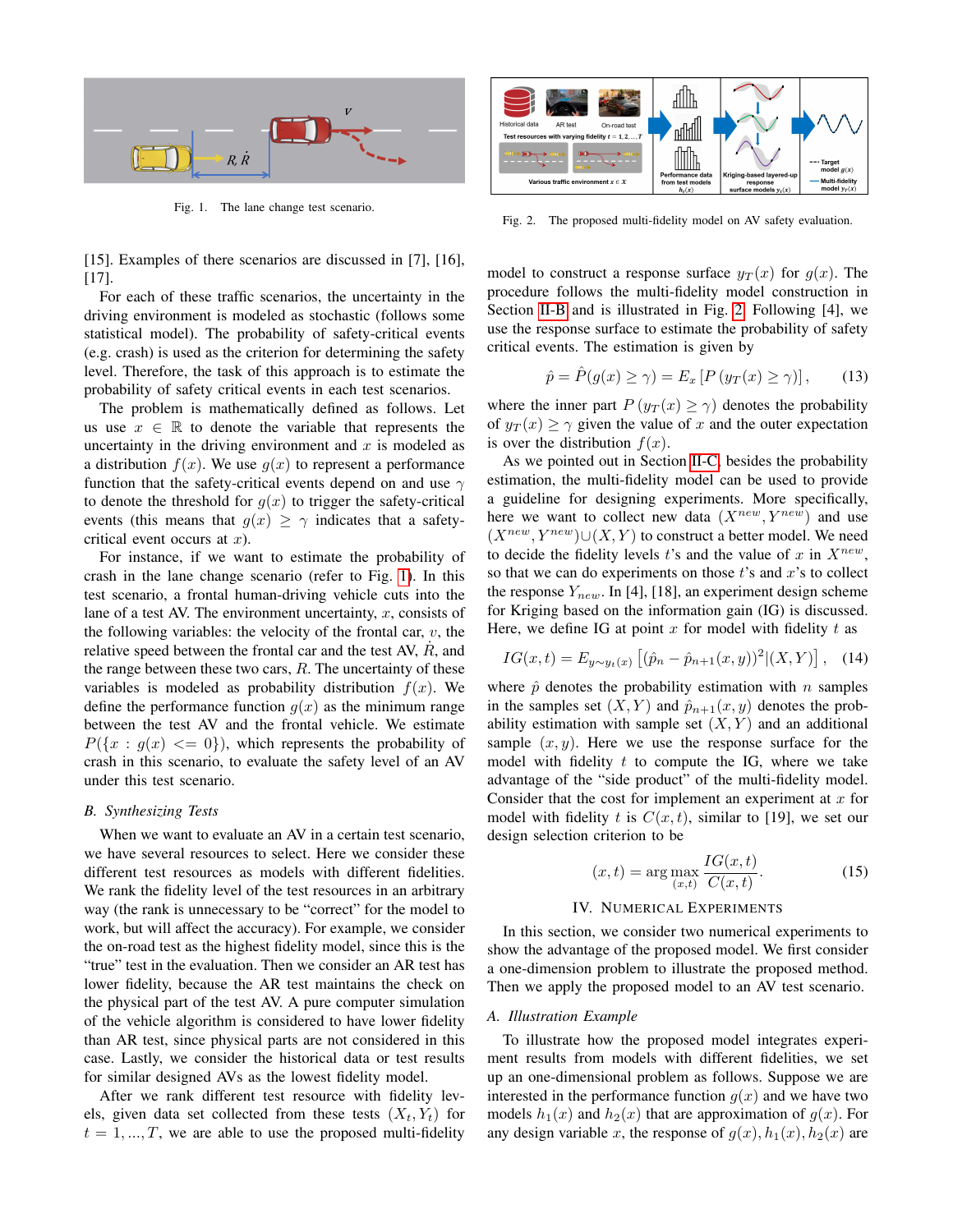

<span id="page-4-0"></span>Fig. 3. The response of the real performance function and two models with different fidelity.

unknown and need to be observed from an experiment at  $x$ . An experiment on the models  $h_1(x)$ ,  $h_2(x)$  has a lower cost than an experiment on  $g(x)$ , while  $h_1(x)$  has a lower cost but less accuracy (lower fidelity).

In this example we assume that the real performance function of interest is

$$
g(x) = \exp\{-\left(\frac{x}{2}\right)^2\}.
$$
 (16)

The model with higher fidelity is represented by

$$
h_2(x) = \exp\left\{-\left(\frac{x}{3}\right)^2\right\} - 0.1\tag{17}
$$

and the model with lower fidelity is given by

$$
h_1(x) = 0.7 - \left(\frac{x}{6}\right)^2.
$$
 (18)

We consider the design space as  $x \in [-5, 5]$ . Fig. [3](#page-4-0) shows the response of these three functions at different  $x$ . We observe that the two models roughly capture the shape of the performance function, and the high fidelity is a better approximation to the performance function. Note that according to the notations we used in this paper, we have  $g(x) = h_3(x)$ .

With the above setting, let us consider that we have some experiment results from these models and we use these results to construct a response surface for the performance function. For the performance function  $g(x)$ , we have experiment results at  $x = -5, -2, 1, 4$ . For the higher fidelity model  $h_2(x)$ , we have experiment results at  $x = -5, -3.5, -2, -0.5, 1, 2.5, 4$ . For the lower fidelity model  $h_1(x)$ , we have experiment results at  $x =$  $-5, -4.5, -4, ..., 4, 4.5, 5$ . (We have more experiment results for lower fidelity models.)

We first construct a Kriging model with the experiment results from the performance function. We use the Kriging model as the baseline of response surface models. Fig. [4](#page-4-1) shows the Kriging model we obtain. We observe that the mean of the response surface (blue solid line) is not close to the real function (green dash line) in most part of the region (e.g.  $[-5, 1]$  and  $[4, 5]$ ) and the 95% confidence interval (red dot line) does not contain the real function in  $[-1, 3]$ . Note that the Kriging model is built with only 4 data points (the



<span id="page-4-1"></span>Fig. 4. Response surface constructed from the experiments from the performance function  $g(x)$ . The blue circles represent the experiment results from  $g(x)$ .



<span id="page-4-2"></span>Fig. 5. Response surface constructed from the experiments from the performance function  $g(x)$  and the higher fidelity model  $h_2(x)$ . The blue circles represent the experiments from  $g(x)$ , the orange squares represent the experiments from  $h_2(x)$ .

blue circles in Fig. [4\)](#page-4-1), the inaccuracy of the response surface is expected.

Now we start to consider the experiment results from the models  $h_1, h_2$ . We first consider the results from the higher fidelity model  $h_2$  and use the proposed model to construct a response surface as described in Section [II-B.](#page-1-4) Fig. [5](#page-4-2) shows the response surface of the multi-fidelity model. The data points from  $h_2$  are represented as orange squares. The resulting response surface is closer to the real function than the Kriging model (in Fig. [4\)](#page-4-1), because the mean (blue solid line) has a similar shape and the confidence interval (red dot line) almost contains the real function everywhere in the region. This improvement is also confirmed by the mean squared error (MSE) of the mean of the response surfaces. The MSE decreased from 0.0572 (the Kriging model in Fig [4\)](#page-4-1) to 0.0093 (the multi-fidelity model in Fig [5\)](#page-4-2). Because the tail region  $[4, 5]$  does not have any experiments, the shape of the true function is still not well captured (the confidence interval still contains the real function in most part).

We then further take the experiments from the lower fidelity model into consideration. We construct a multi-fidelity model with experiments from all models (from  $g, h_1, h_2$ ). The response surface is shown in Fig. [6,](#page-5-0) where we use yellow asterisk to represent the experiments from  $h_1$ . Compared to the response surface in Fig [5,](#page-4-2) this response surface has